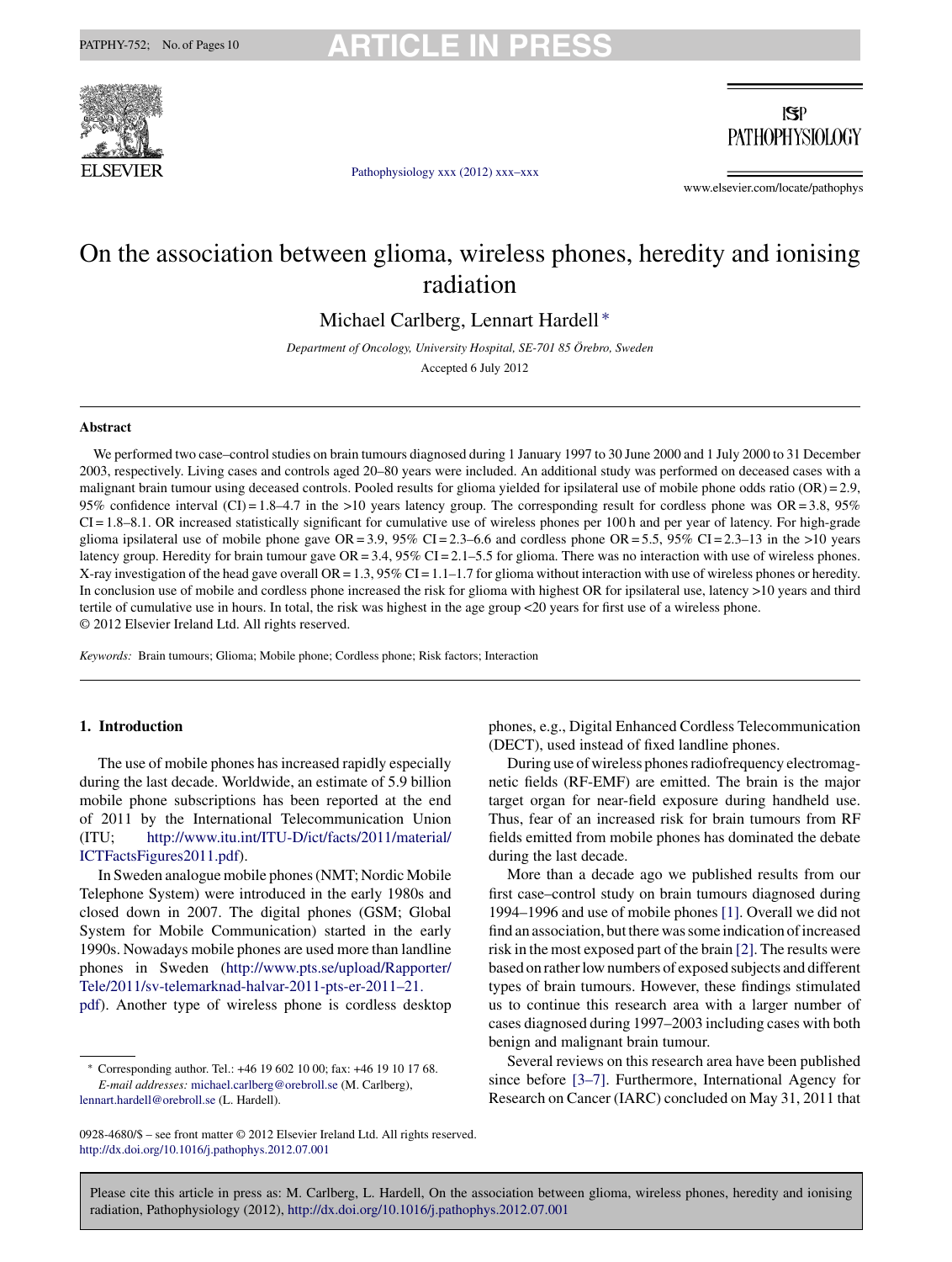exposure to RF-EMF emissions is a possible human carcinogen, Group 2B [\[8\].](#page-9-0) This decision was in large part based on the Hardell group studies and the IARC Interphone study [\[9,10\],](#page-9-0) but also on occupational studies. The full text with a comprehensive review will be published as a Monograph [\[11\].](#page-9-0)

The aim of this article is to give an overview of our results regarding glioma for the study period 1997–2003 with some further analyses of other risk factors. The studies were approved by the ethical committees.

### **2. Materials and methods**

First, cases diagnosed during 1 January 1997 to 30 June 2000 were included. These results were published separately [\[12,13\].](#page-9-0) This was followed by the next study period, 1 July 2000 to 31 December 2003 [\[14\].](#page-9-0) The methods were the same including the same inclusion criteria and an identical questionnaire in both studies. However, the geographical area differed somewhat during these two study periods, see the publications for further details.

All cases were reported to a cancer registry and had histopathological verification of tumour diagnosis. Both men and women aged 20–80 years at the time of diagnosis were included and all were alive at the time of inclusion in the study. Matched controls were identified from the Swedish Population Registry. The study included use of wireless phones (mobile and cordless phones), as well as asking questions on e.g., occupational exposures. Use of wireless phones was carefully assessed by a self-administered questionnaire. The information was supplemented over the phone. The ear that had mostly been used during calls with mobile phone and/or cordless phone was assessed by separate questions; >50% of the time for one side, or equally for both sides. This information was checked during the supplementary phone calls. Moreover every person that had used a mobile phone received after that a letter asking them again to specify the ear that had been used during phone calls and to what extent that side of the head was mostly used. There was a very good agreement for the result using these three methods to assess these data.

Tumour localisation for the cases was defined by using medical recordsincluding computer tomography (CT) and/or magnetic resonance imaging (MRI). The matched control was assigned the same side as the tumour of the respective case. Use of the wireless phone was defined as ipsilateral  $(\geq 50\% \text{ of the time})$ , or contralateral  $(\leq 50\% \text{ of the time})$  in relation to tumour side. In the calculation of cumulative hours of use over the years we used information on time period (years of use) and average number of minutes per day during that period. Use in a car with external antenna was disregarded as well as use of a handsfree device. We adopted a minimum latency period of one year, i.e. exposure ≤1 year before diagnosis was disregarded (corresponding time for the matched control). Hence, we could define latency period and cumulative use for the different phone types.

The questionnaire contained also a number of other questions on e.g., occupations, exposure to different agents, smoking habits, medical history including hereditary risk factors, and exposure to ionising radiation. Also these questions were supplemented over the phone by the interviewer at the same time as regarding use of wireless phones. A structured protocol was used also for these questions.

In a review commissioned by the former Swedish Radiation Protection Agency (now called the Swedish Radiation Safety Authority) it was suggested that the exclusion of deceased cases was a source of bias in our studies [\[15\].](#page-9-0) The scientific reason for this suggestion was not given.

As a response to that critique we performed a study on the cases with a malignant brain tumour who had died before inclusion in the case–control studies 1997–2003. These cases represented patients with a poor prognosis, mostly with astrocytoma grade IV tumour. Controls were selected from the Death Registry in Sweden.

Two groups of controls were included, one group consisted of controls that had died from other types of malignant diseasesthan brain tumour and one group of controlsthat had died from other diseases than cancer. Relatives to both cases and controls were identified through the Swedish Population Registry at the Swedish Tax Agency. The study encompassed 464 cases and 464 controls that had died from a malignant disease and 463 controls with other causes of death. Exposure was assessed by a questionnaire sent to the next of kin to each deceased case and control. The questionnaire was similar as in previous studies.

This investigation confirmed the previous results of an association between mobile phones and malignant brain tumours [\[16\].](#page-9-0) It was concluded that the critique made by Boice and McLaughlin [\[15\]](#page-9-0) was scientifically unfounded.

Use of wireless phones is widespread among children and adolescents [\[17,18\].](#page-9-0) This has given concern of an especially high risk for brain tumours in young users. Children's brain absorbs higher radiation from RF-EMF emissionsthan adults [\[19,20\].](#page-9-0) This is due to the smaller head, thinner skull bone and higher conductivity of the brain tissue. The developing brain is more sensitive to toxins [\[21\]](#page-9-0) and it has been shown that the brain is developing until the age of about 20 years [\[22\].](#page-9-0) Previously, we found that the brain tumour risk was highest in the youngest age group at diagnosis, 20–29 years [\[23\],](#page-9-0) which warrants further analyses.

In the following we give an overview of the results regarding use of wireless phones for the study period 1997–2003 [\[16,24,25\],](#page-9-0) but also results on X-ray investigations, heredity and potential interaction with use of wireless phones. We give also results based on age at first use of a mobile or a cordless phone.

# *2.1. Statistical methods*

All analyses were done using StataSE 10.1 (Stata/SE 10.1 for Windows; StataCorp., College Station TX). Odds ratios (OR) and 95% confidence interval (CI) were calculated using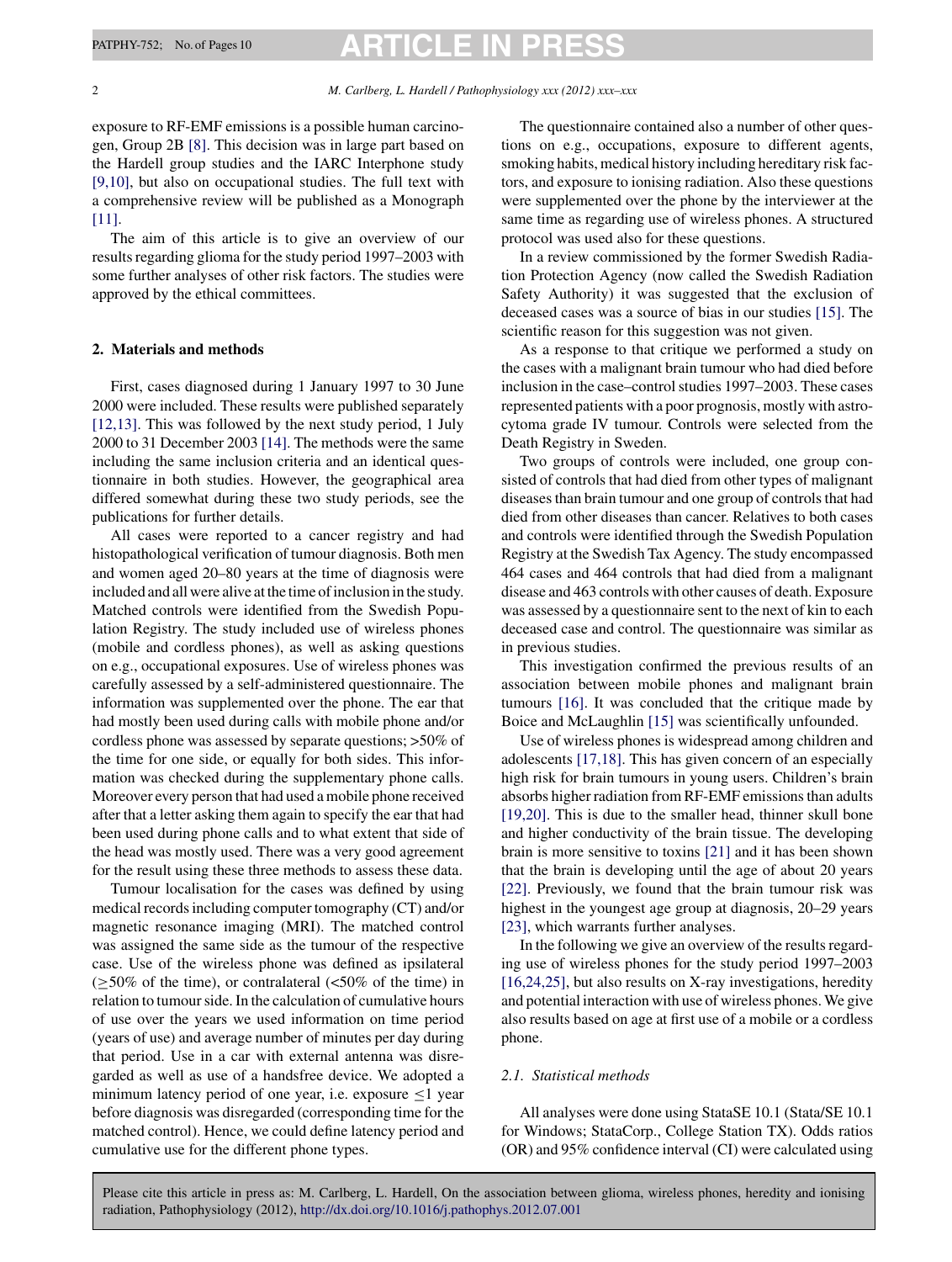### Table 1

>1–5 year latency >5–10 year latency >10 year latency Total, >1 year latency Ca/Co OR, CI Ca/Co OR, CI Ca/Co OR, CI Ca/Co OR, CI **Glioma (***n* **= 1148)** *Wireless phone* Study 1997–2000 (living) 159/441 1.0, 0.8–1.3 107/221 1.3, 0.98–1.7 33/51 1.6, 0.97–2.5 299/713 1.1, 0.9–1.4 Study 2000–2003 (living) 73/214 1.4, 0.9–2.1 92/163 2.0, 1.4–3.1 74/82 2.9, 1.9–4.7 239/459 1.9, 1.3–2.7 Study 1997–2003 (deceased) 39/42 1.0, 0.6–1.6 50/37 1.4, 0.8–2.3 43/16 2.7, 1.4–5.3 132/95 1.4, 0.95–2.0 Studies 1997–2003 (all) 271/697 1.0, 0.9–1.3 249/421 1.4, 1.2–1.8 150/149 2.1, 1.6–2.8 670/1267 1.3, 1.1–1.5 *Mobile phone* Study 1997–2000 (living) 148/358 1.1, 0.9–1.5 58/142 1.1, 0.8–1.5 31/44 1.7, 1.04–2.8 237/544 1.2, 0.9–1.5 Study 2000–2003 (living) 70/183 1.4, 0.9–2.2 68/118 1.9, 1.2–3.0 57/55 3.2, 1.9–5.3 195/356 1.9, 1.3–2.7 Study 1997–2003 (deceased) 32/30 1.1, 0.6–1.9 30/26 1.2, 0.6–2.2 35/7 5.2, 2.1–13 97/63 1.5, 0.97–2.3 Studies 1997–2003 (all) 250/571 1.1, 0.9–1.4 156/286 1.3, 0.99–1.6 123/106 2.5, 1.8–3.3 529/963 1.3, 1.1–1.6 Ipsilateral (living) 141/205 1.7, 1.3–2.2 81/124 1.6, 1.1–2.3 57/45 2.9, 1.8–4.7 279/374 1.8, 1.4–2.3 Contralateral (living) 63/192 0.8, 0.6–1.2 40/87 1.1, 0.7–1.6 29/29 2.4, 1.4–4.4 132/308 1.0, 0.8–1.3 *Cordless phone* Study 1997–2000 (living) 97/267 1.0, 0.7–1.3 64/119 1.5, 1.03–2.1 3/10 0.7, 0.2–2.6 164/396 1.1, 0.9–1.5 Study 2000–2003 (living) 80/170 1.9, 1.2–2.9 52/100 2.0, 1.2–3.2 29/35 2.9, 1.6–5.3 161/305 2.0, 1.4–3.0 Study 1997–2003 (deceased) 28/26 1.1, 0.6–2.1 36/25 1.5, 0.8–2.7 13/10 1.2, 0.5–2.9 77/61 1.3, 0.8–2.0 Studies 1997–2003 (all) 205/463 1.2, 0.9–1.5 152/244 1.5, 1.2–1.9 45/55 1.7, 1.1–2.6 402/762 1.3, 1.1–1.6 Ipsilateral (living) 106/188 1.4, 1.1–1.9 74/106 1.8, 1.3–2.6 20/15 3.8, 1.8–8.1 200/309 1.6, 1.2–2.1

Contralateral (living) 61/142 1.0, 0.7–1.5 37/73 1.3, 0.9–2.1 11/20 1.5, 0.7–3.3 109/235 1.2, 0.9–1.6

Odds ratio (OR) and 95% confidence interval (CI) for glioma and use of wireless phones [\[16,24,26\].](#page-9-0) Numbers of exposed cases (Ca) and controls (Co) are given. Adjustment was made for vital status, age, gender, SEI-code and year of diagnosis.

unconditional logistic regression analysis. The unexposed category consisted of subjects that reported no use of mobile or cordless phones, or latency period  $\leq$ 1 year. Adjustment was made for vital status, sex, age (as a continuous variable), socio-economic index (SEI) and year of diagnosis. The same year as for the case was used for the corresponding control. Note, that laterality of the tumour was not available for all cases, e.g., midline tumours or tumours in both hemispheres. Laterality analysis was not made for the group of wireless phone use since it could differ for mobile phone and cordless phone forthe same person. Only living cases and controls were included in these analyses since laterality use of wireless phones was not assessed in the study on deceased cases and controls [\[16\].](#page-9-0) Other results than use of wireless phones were based on questionnaire data for living cases and controls.

## **3. Results**

The results on use of wireless phones were based on 1251 cases with malignant brain tumour (response rate 85%) and 2438 controls (response rate 84%). The corresponding response rates for only living subjects were 90% and 89%, respectively.

### *3.1. Glioma*

Most cases had glioma  $(n=1148)$  so we present in the following results for that type of tumour. Results for other malignant brain tumours can be found in another publication [\[26\].](#page-9-0) Latency was divided in three categories, >1–5 years, >5–10 years, and >10 years from first use of a wireless phone until diagnosis of glioma. Both use of mobile and cordless phone gave an increased risk overall, highest in the latency group >10 years, increasing further for ipsilateral use; mobile phone  $OR = 2.9$ , 95%  $CI = 1.8-4.7$  and cordless phone  $OR = 3.8$ , 95% CI = 1.8–8.1. Highest ORs were found in the >10 year latency group for total wireless phone use as well (see Table 1).

OR increased statistically significant for cumulative use of wireless phones per 100 h and latency time (see [Table](#page-3-0) 2). Cumulative use of wireless phones yielded highest risk in the third tertile (>426 h) with OR 1.5, 95% CI 1.2–1.9. Similar results were found for mobile phone and cordless phone use.

It is common that both mobile and cordless phones are used by the same person. In [Table](#page-3-0) 3 results are shown for subjects with use of both phone types, mobile phone only, and cordless phone only. No statistically significant risk was found in the shortest latency period. For only use of mobile phone OR increased with latency yielding for >10 year latency  $OR = 2.6$ , 95%  $CI = 1.7–4.1$ . For only cordless phone use highest risk was obtained in the >5–10 year latency time;  $OR = 1.9$ , 95%  $CI = 1.3 - 2.9$ . However, the calculations in the longest latency period were based on few subjects regarding cordless phone.

### *3.2. Age-dependent risk*

We used three age groups for first use of a wireless phone; <20 years, 20–49 years and 50–80 years. For glioma first use of a wireless phone  $\langle 20 \rangle$  years of age gave OR = 2.3, 95%  $CI = 1.3-4.3$  [\(Table](#page-3-0) 4). A similar pattern of increased risk in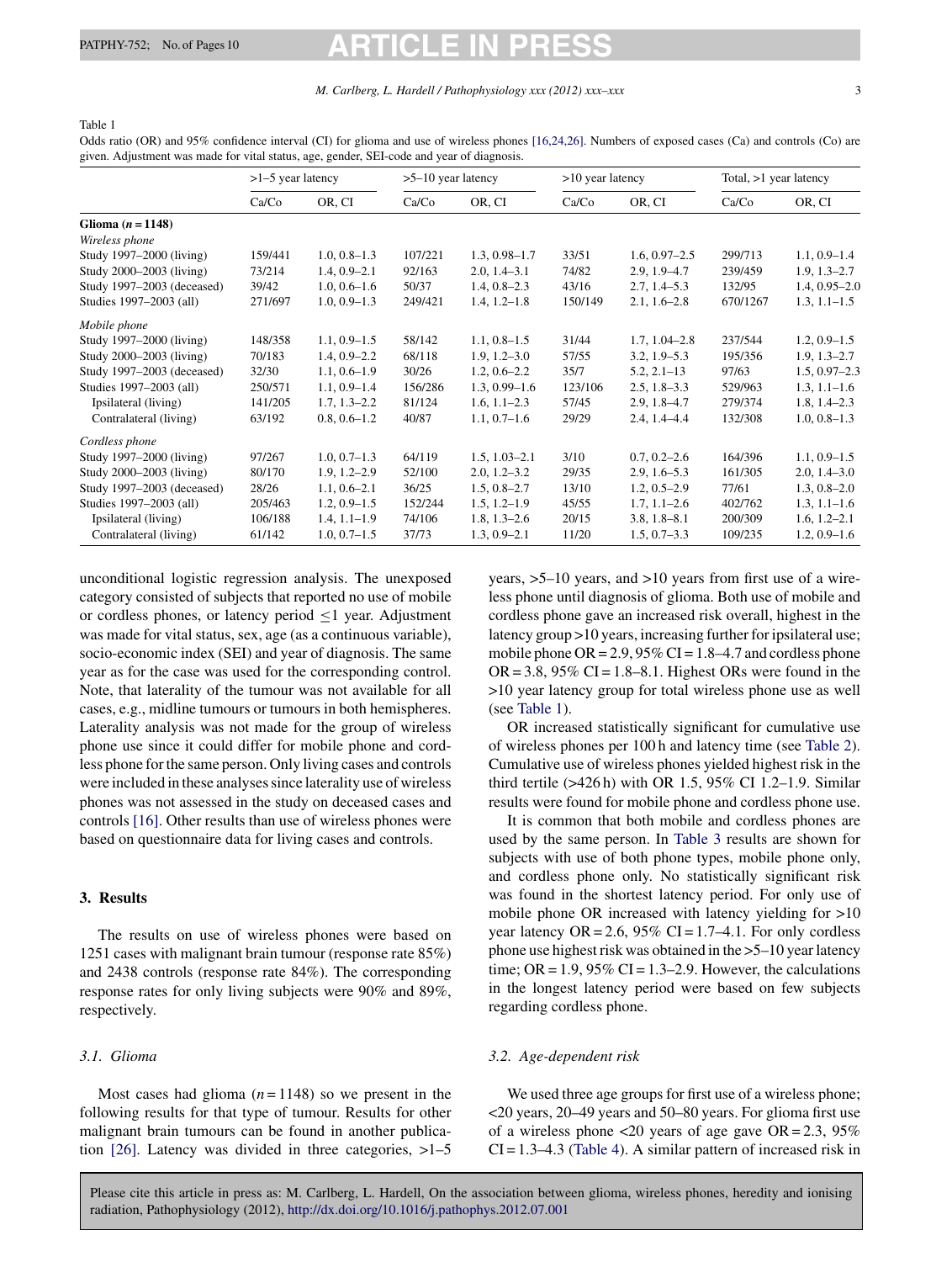#### <span id="page-3-0"></span>4 *M. Carlberg, L. Hardell / Pathophysiology xxx (2012) xxx–xxx*

Table 2

Odds ratio (OR) and 95% confidence interval (CI) for glioma and cumulative lifetime use in hours (tertiles), per 100 h cumulative use and per year of latency of mobile and cordless phones [\[26\].](#page-9-0) Numbers of exposed cases (Ca) and controls (Co) are given in tertiles. Adjustment was made for vital status, age, gender, SEI-code and year of diagnosis.

|                   | First tertile (h) |                   |                 | Second tertile (h) |         | Third tertile (h) | Per 100 h cumulative use | Per year of latency |  |
|-------------------|-------------------|-------------------|-----------------|--------------------|---------|-------------------|--------------------------|---------------------|--|
|                   | Ca/Co             | OR. CI            | Ca/Co<br>OR. CI |                    | Ca/Co   | OR. CI            | OR, CI                   | OR, CI              |  |
| Glioma $(n=1148)$ |                   |                   |                 |                    |         |                   |                          |                     |  |
| Wireless phone    | 183/426           | $1.2, 0.9 - 1.4$  | 202/425         | $1.2, 0.97 - 1.5$  | 285/416 | $1.5, 1.2 - 1.9$  | 1.014, 1.008-1.019       | 1.056, 1.037-1.075  |  |
| Mobile phone      | 152/322           | $1.3, 1.05 - 1.7$ | 156/333         | $1.2, 0.9 - 1.5$   | 221/308 | $1.5, 1.2 - 1.9$  | 1.023, 1.013-1.034       | 1.060, 1.039-1.082  |  |
| Cordless phone    | 116/271           | $1.1, 0.9 - 1.5$  | 111/241         | $1.2, 0.9 - 1.6$   | 175/250 | $1.6, 1.3 - 2.1$  | 1.012, 1.004-1.019       | 1.049, 1.023-1.075  |  |

Wireless phone: first tertile 1–91 h; second tertile 92–426 h; third tertile >426 h.

Mobile phone: first tertile 1–36 h; second tertile 37–183 h; third tertile >183 h.

Cordless phone: first tertile 1–122 h; second tertile 123–456 h; third tertile >456 h.

Table 3

Odds ratio (OR) and 95% confidence interval (CI) for glioma and use of different combinations of wireless phones [\[26\].](#page-9-0) Numbers of exposed cases (Ca) and controls (Co) are given. Adjustment was made for vital status, age, gender, SEI-code and year of diagnosis.

|                                | $>1-5$ year latency       |                  | $>5-10$ year latency      |                   | $>10$ year latency |                  | Total, $>1$ year latency |                   |  |
|--------------------------------|---------------------------|------------------|---------------------------|-------------------|--------------------|------------------|--------------------------|-------------------|--|
|                                | Ca/Co                     | OR. CI           | Ca/Co                     | OR. CI            | Ca/Co              | OR. CI           | Ca/Co                    | OR, CI            |  |
| Glioma $(n=1148)$              |                           |                  |                           |                   |                    |                  |                          |                   |  |
| Both mobile and cordless phone | 52/153                    | $0.9, 0.6 - 1.3$ | 118/213                   | $1.4, 1.05 - 1.8$ | 91/92              | $2.2, 1.6 - 3.1$ | 261/458                  | $1.4, 1.1 - 1.7$  |  |
| Mobile phone only              | 142/328                   | $1.2, 0.9 - 1.5$ | 76/135                    | $1.4, 0.98 - 1.9$ | 50/42              | $2.6, 1.7 - 4.1$ | 268/505                  | $1.3, 1.1 - 1.6$  |  |
| Cordless phone only            | 77/216<br>$1.0.0.8 - 1.4$ |                  | $1.9, 1.3 - 2.9$<br>55/73 |                   | 9/15               | $1.2, 0.5 - 2.9$ | 141/304                  | $1.3, 0.99 - 1.6$ |  |

the <20 years group was also found for mobile and cordless phone use.

### *3.3. Astrocytoma*

Astrocytoma is the most common type of glioma. The severity of the disease is depending on grade; grades I–II are grouped as low-grade and grades III–IV as high-grade astrocytoma. Results for low-grade glioma are presented in [Table](#page-4-0) 5. OR increased with latency, though the results for

Table 4

Oddsratio (OR) and 95% confidence interval (CI) for glioma in different age groups for first use of the wireless phone [\[16,24,26\].](#page-9-0) Numbers of exposed  $cases(Ca)$  and controls  $(Co)$  are given. Adjustment was made for vital status, age, gender, SEI-code and year of diagnosis.

|                     | Glioma $(n=1148)$ |                   |
|---------------------|-------------------|-------------------|
|                     | Ca/Co             | OR, CI            |
| Wireless phone      | 670/1267          | $1.3, 1.1 - 1.5$  |
| $<$ 20 years old    | 25/27             | $2.3, 1.3 - 4.3$  |
| $20-49$ years old   | 377/746           | $1.3, 1.1 - 1.6$  |
| $>50$ years old     | 268/494           | $1.3, 1.1 - 1.6$  |
| Mobile phone        | 529/963           | $1.3, 1.1 - 1.6$  |
| $<$ 20 years old    | 17/14             | $3.1, 1.4 - 6.7$  |
| 20-49 years old     | 315/581           | $1.4, 1.1 - 1.7$  |
| $>50$ years old     | 197/368           | $1.3, 1.01 - 1.6$ |
| Cordless phone      | 402/762           | $1.3, 1.1 - 1.6$  |
| $<$ 20 years old    | 16/16             | $2.6, 1.2 - 5.5$  |
| 20-49 years old     | 206/437           | $1.2, 0.9 - 1.5$  |
| $\geq$ 50 years old | 180/309           | $1.4, 1.1 - 1.7$  |

latency >10 years were based on low numbers. Overall ipsilateral use of mobile phone gave  $OR = 1.8$ , 95% CI = 1.02–3.1 and cordless phone  $OR = 1.7$ , 95%  $CI = 0.98 - 3.1$ .

Third tertile of cumulative use of wireless phones gave  $OR = 1.7$  of borderline statistical significance [\(Table](#page-4-0) 6). Also the ORs per 100 h cumulative use and year of latency were of borderline statistical significance. In [Table](#page-4-0) 7 results are presented for use of both mobile and cordless phones for the subject as well as mobile phone or cordless phone only. Increased ORs were found but based on low numbers.

The most common type of astrocytoma is the high-grade type. Clearly we found increased risk for use of both mobile and cordless phones increasing with latency period [\(Table](#page-5-0) 8). Also in the shortest latency group, >1–5 years, ipsilateral use of mobile phone yielded increased risk,  $OR = 1.8$ , 95% CI = 1.3–2.6 and cordless phone use OR = 1.6, 95%  $CI = 1.1 - 2.3$ . No increased risk was found for contralateral use in that latency group. Highest risk was found in the >10 years latency group for ipsilateral use; mobile phone OR = 3.9, 95% CI = 2.3–6.6 and cordless phone OR = 5.5, 95%  $CI = 2.3-13$ . Contralateral use in the latency groups >5–10 years and >10 years gave increased ORs, although with lower point estimates than for ipsilateral use.

ORs for use of both mobile and cordless phones increased with cumulative number of hours in tertiles with highest risk in the third tertile,  $OR = 1.8$ ,  $95\%$  CI = 1.4–2.4 ([Table](#page-5-0) 9). OR increased statistically significant per 100 h of cumulative use and year of latency for wireless phones and also mobile and cordless phones separately.

In [Table](#page-5-0) 10 results are displayed for use of mobile or cordless phones only, and use of both phone types. Both phone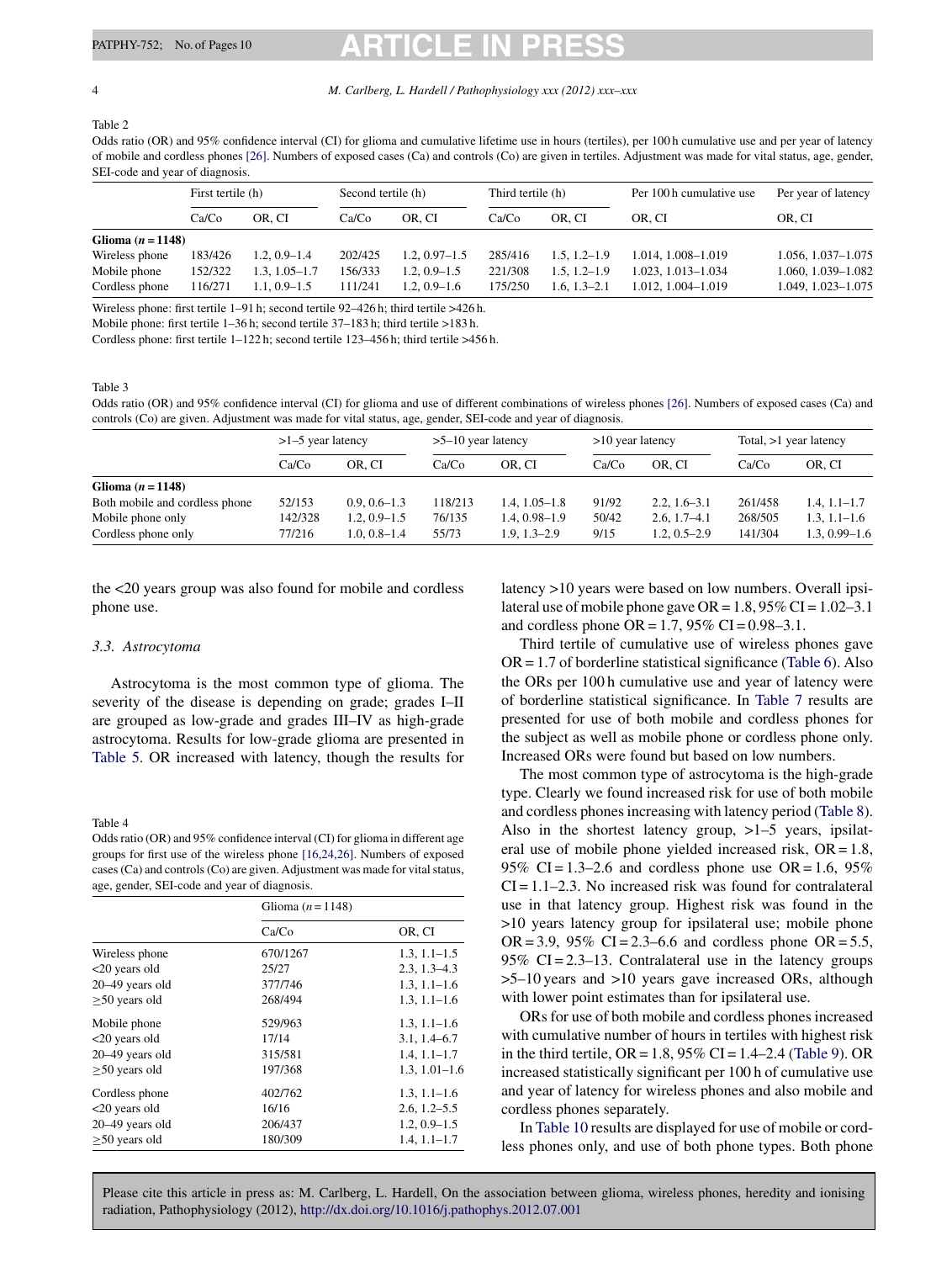# <span id="page-4-0"></span>Table 5

Odds ratio (OR) and 95% confidence interval (CI) for low-grade (I-II) astrocytoma and use of wireless phones [\[16,24,26\].](#page-9-0) Numbers of exposed cases (Ca) and controls (Co) are given. Adjustment was made for vital status, age, gender, SEI-code and year of diagnosis.

|                                    | $>1-5$ year latency |                  |        | $>5-10$ year latency | $>10$ year latency |                  | Total, $>1$ year latency |                   |
|------------------------------------|---------------------|------------------|--------|----------------------|--------------------|------------------|--------------------------|-------------------|
|                                    | Ca/Co               | OR, CI           | Ca/Co  | OR, CI               | Ca/Co              | OR, CI           | Ca/Co                    | OR, CI            |
| Astrocytoma, low-grade $(n = 132)$ |                     |                  |        |                      |                    |                  |                          |                   |
| Wireless phone                     |                     |                  |        |                      |                    |                  |                          |                   |
| Study 1997–2000 (living)           | 27/441              | $1.2, 0.7 - 2.0$ | 19/221 | $1.8, 0.96 - 3.4$    | 5/51               | $1.9, 0.7 - 5.3$ | 51/713                   | $1.4, 0.8 - 2.3$  |
| Study 2000–2003 (living)           | 18/214              | $1.6, 0.6 - 4.3$ | 13/163 | $1.4, 0.5 - 4.0$     | 6/82               | $1.6, 0.5 - 5.4$ | 37/459                   | $1.5, 0.6 - 3.8$  |
| Study 1997–2003 (deceased)         | 0/42                |                  | 3/37   | $3.0, 0.5 - 17$      | 1/16               | $1.9, 0.1 - 24$  | 4/95                     | $1.5, 0.3 - 7.6$  |
| Studies 1997–2003 (all)            | 45/697              | $1.2, 0.8 - 2.0$ | 35/421 | $1.6, 0.99 - 2.7$    | 12/149             | $1.7, 0.8 - 3.4$ | 92/1267                  | $1.4, 0.9 - 2.1$  |
| Mobile phone                       |                     |                  |        |                      |                    |                  |                          |                   |
| Study 1997–2000 (living)           | 28/358              | $1.4, 0.8 - 2.5$ | 8/142  | $1.2, 0.5 - 2.9$     | 4/44               | $1.9, 0.6 - 5.9$ | 40/544                   | $1.4, 0.8 - 2.4$  |
| Study 2000–2003 (living)           | 14/183              | $1.4, 0.5 - 4.2$ | 8/118  | $1.1, 0.3 - 3.9$     | 3/55               | $1.4, 0.3 - 6.4$ | 25/356                   | $1.3, 0.5 - 3.7$  |
| Study 1997–2003 (deceased)         | 0/30                |                  | 2/26   | $2.1, 0.3 - 15$      | 1/7                | $3.1, 0.2 - 46$  | 3/63                     | $1.2, 0.2 - 6.7$  |
| Studies 1997–2003 (all)            | 42/571              | $1.4, 0.8 - 2.2$ | 18/286 | $1.3, 0.7 - 2.4$     | 8/106              | $1.7, 0.7 - 4.0$ | 68/963                   | $1.4, 0.9 - 2.2$  |
| Ipsilateral (living)               | 24/205              | $2.0, 1.1 - 3.6$ | 12/124 | $1.6, 0.7 - 3.7$     | 3/45               | $1.1, 0.3 - 4.1$ | 39/374                   | $1.8, 1.02 - 3.1$ |
| Contralateral (living)             | 11/192              | $1.0, 0.5 - 2.2$ | 3/87   | $0.5, 0.1 - 1.8$     | 4/29               | $2.1, 0.6 - 7.6$ | 18/308                   | $1.0, 0.5 - 1.9$  |
| Cordless phone                     |                     |                  |        |                      |                    |                  |                          |                   |
| Study 1997–2000 (living)           | 15/267              | $1.1, 0.5 - 2.1$ | 12/119 | $2.0, 0.98 - 4.3$    | 2/10               | $2.0, 0.3 - 11$  | 29/396                   | $1.4, 0.8 - 2.5$  |
| Study 2000–2003 (living)           | 16/170              | $1.5, 0.5 - 4.2$ | 8/100  | $1.3, 0.4 - 4.1$     | 3/35               | $1.3, 0.3 - 5.9$ | 27/305                   | $1.4, 0.5 - 3.7$  |
| Study 1997–2003 (deceased)         | 1/26                | $1.4, 0.1 - 15$  | 1/25   | $1.0, 0.1 - 13$      | 0/10               |                  | 2/61                     | $1.0, 0.1 - 6.9$  |
| Studies 1997-2003 (all)            | 32/463              | $1.2, 0.7-2.1$   | 21/244 | $1.6, 0.9 - 2.8$     | 5/55               | $1.4, 0.5 - 3.9$ | 58/762                   | $1.3, 0.8 - 2.1$  |
| Ipsilateral (living)               | 15/188              | $1.4, 0.7 - 2.8$ | 15/106 | $2.4, 1.2 - 5.1$     | 4/15               | $3.2, 0.7-13$    | 34/309                   | $1.7, 0.98 - 3.1$ |
| Contralateral (living)             | 14/142              | $1.2, 0.6 - 2.6$ | 4/73   | $1.1, 0.3 - 3.3$     | 0/20               |                  | 18/235                   | $1.1, 0.5 - 2.1$  |

### Table 6

Odds ratio (OR) and 95% confidence interval (CI) for low-grade (I-II) astrocytoma and cumulative lifetime use in hours (tertiles), per 100 h cumulative use and per year of latency of mobile and cordless phones [\[26\].](#page-9-0) Numbers of exposed cases (Ca) and controls (Co) are given in tertiles. Adjustment was made for vital status, age, gender, SEI-code and year of diagnosis.

|                                    | First tertile (h) |                  | Second tertile (h)         |                  | Third tertile (h) |                  | Per 100 h cumulative use | Per year of latency |  |
|------------------------------------|-------------------|------------------|----------------------------|------------------|-------------------|------------------|--------------------------|---------------------|--|
|                                    | Ca/Co             | OR. CI           | Ca/Co                      | OR. CI           | Ca/Co             | OR. CI           | OR. CI                   | OR. CI              |  |
| Astrocytoma, low-grade $(n = 132)$ |                   |                  |                            |                  |                   |                  |                          |                     |  |
| Wireless phone                     | 26/426            | $1.4, 0.8 - 2.4$ | 26/425                     | $1.2, 0.7-2.0$   | 40/416            | 1.7, 0.998-2.7   | 1.008.0.997-1.019        | 1.040.0.994-1.089   |  |
| Mobile phone                       | 23/322            | $1.6, 0.9 - 2.8$ | 21/333                     | $1.2, 0.7 - 2.2$ | 24/308            | $1.3, 0.7 - 2.3$ | 1.021, 1.001-1.042       | 1.035, 0.981-1.093  |  |
| Cordless phone                     | 15/271            | $1.1.0.6 - 2.1$  | $1.3, 0.7 - 2.4$<br>18/241 |                  | 25/250            | $1.7.09 - 2.9$   | 1.005, 0.989-1.022       | 1.038, 0.977–1.102  |  |

Wireless phone: first tertile 1–91 h; second tertile 92–426 h; third tertile >426 h.

Mobile phone: first tertile 1–36 h; second tertile 37–183 h; third tertile >183 h.

Cordless phone: first tertile 1-122 h; second tertile 123-456 h; third tertile >456 h.

types were risk factors for astrocytoma grades III–IV. Mobile phone only gave highest risk in the >10 year latency group with OR =  $2.8$ ,  $95\%$  CI =  $1.7-4.6$ . Use of only cordless phone gave in the latency group  $>5$ –10 years OR = 2.4, 95% CI 1.6–3.7, whereas the numbers in the >10 year latency group were too low for meaningful interpretation.

### *3.4. Ionising radiation*

X-ray investigations of the head and neck region yielded OR= 1.0, 95% CI = 0.8–1.2 (*n* = 290 cases, 792 controls), data not in table. No increased ORs were found for X-rays of the neck or sinus. Dental X-rays overall or cumulative

Table 7

Odds ratio (OR) and 95% confidence interval (CI) for low-grade (I-II) astrocytoma and use of different combinations of wireless phones [\[26\].](#page-9-0) Numbers of exposed cases (Ca) and controls (Co) are given. Adjustment was made for vital status, age, gender, SEI-code and year of diagnosis.

|                                    | $>1-5$ year latency |                  | $>5-10$ year latency |                  | $>10$ year latency |                  | Total, $>1$ year latency |                  |
|------------------------------------|---------------------|------------------|----------------------|------------------|--------------------|------------------|--------------------------|------------------|
|                                    | Ca/Co               | OR. CI           | Ca/Co                | OR. CI           | Ca/Co              | OR. CI           | Ca/Co                    | OR. CI           |
| Astrocytoma, low-grade $(n = 132)$ |                     |                  |                      |                  |                    |                  |                          |                  |
| Both mobile and cordless phone     | 10/153              | $1.0.0.4 - 2.1$  | 17/213               | $1.5, 0.8 - 2.8$ | 7/92               | $1.4, 0.6 - 3.5$ | 34/458                   | $1.3, 0.7 - 2.2$ |
| Mobile phone only                  | 21/328              | $1.4, 0.8 - 2.4$ | 9/135                | $1.5, 0.7 - 3.3$ | 4/42               | $2.2, 0.7 - 6.8$ | 34/505                   | $1.4, 0.9 - 2.4$ |
| Cordless phone only                | 14/216              | $1.3, 0.7 - 2.6$ | 9/73                 | $2.4.1.05 - 5.3$ | 1/15               | $1.7, 0.2 - 16$  | 24/304                   | $1.6, 0.9 - 2.8$ |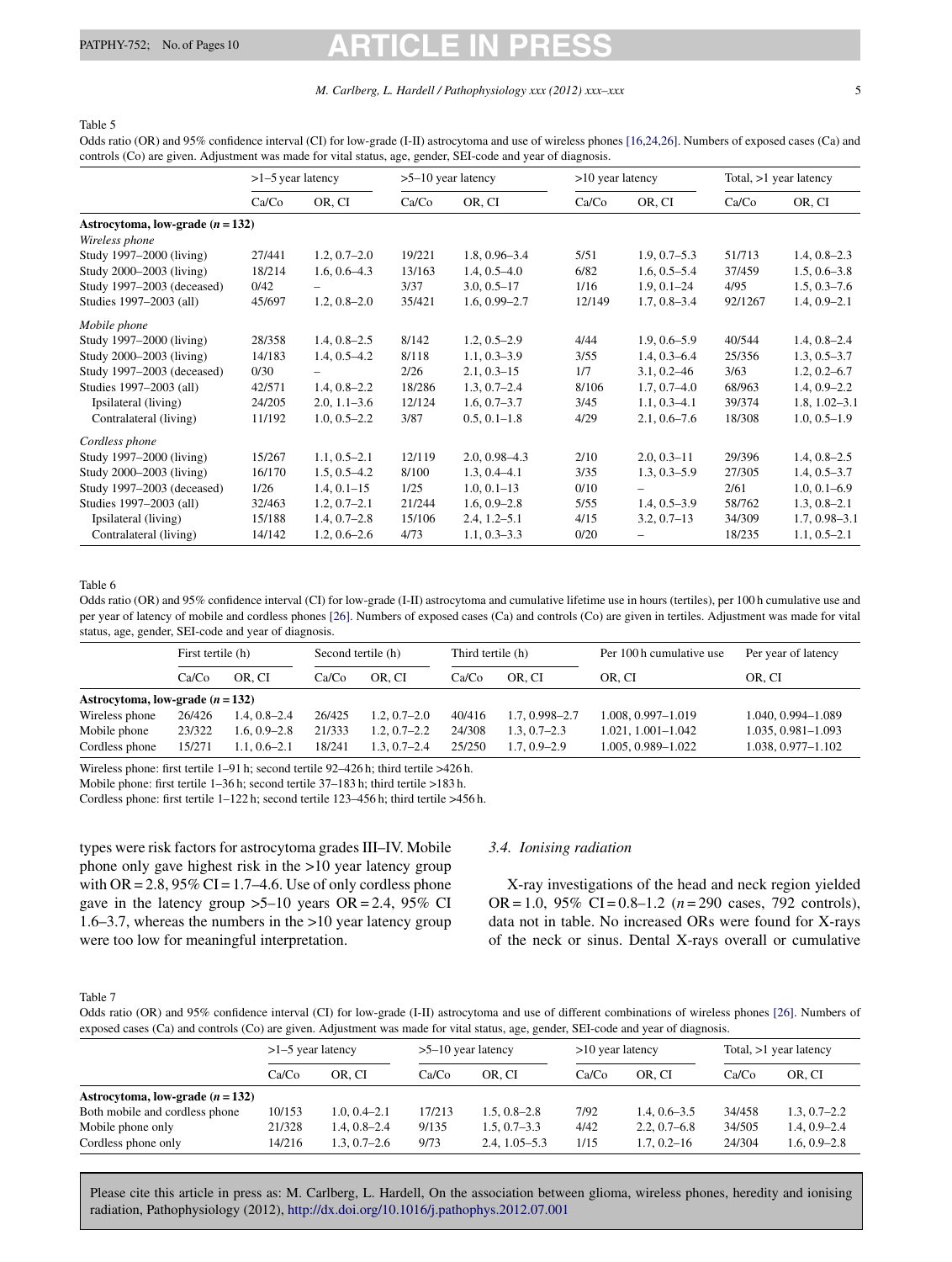<span id="page-5-0"></span>6 *M. Carlberg, L. Hardell / Pathophysiology xxx (2012) xxx–xxx*

# Table 8

Odds ratio (OR) and 95% confidence interval (CI) for high-grade (III-IV) astrocytoma and use of wireless phones [\[16,24,26\].](#page-9-0) Numbers of exposed cases (Ca) and controls (Co) are given. Adjustment was made for vital status, age, gender, SEI-code and year of diagnosis.

|                                     | $>1-5$ year latency |                  | $>5-10$ year latency |                   | $>10$ year latency |                   | Total, $>1$ year latency |                    |
|-------------------------------------|---------------------|------------------|----------------------|-------------------|--------------------|-------------------|--------------------------|--------------------|
|                                     | Ca/Co               | OR, CI           | Ca/Co                | OR, CI            | Ca/Co              | OR, CI            | Ca/Co                    | OR, CI             |
| Astrocytoma, high-grade $(n = 820)$ |                     |                  |                      |                   |                    |                   |                          |                    |
| Wireless phone                      |                     |                  |                      |                   |                    |                   |                          |                    |
| Study 1997–2000 (living)            | 91/441              | $1.0, 0.7-1.4$   | 67/221               | $1.4, 0.98 - 2.0$ | 22/51              | $1.6, 0.9 - 2.8$  | 180/713                  | $1.2, 0.9 - 1.5$   |
| Study 2000–2003 (living)            | 37/214              | $1.2, 0.7 - 2.0$ | 64/163               | $2.4, 1.5 - 3.9$  | 60/82              | $3.8, 2.3 - 6.4$  | 161/459                  | $2.1, 1.4 - 3.2$   |
| Study 1997–2003 (deceased)          | 35/42               | $1.0, 0.6 - 1.7$ | 46/37                | $1.5, 0.9 - 2.5$  | 39/16              | $2.8, 1.4 - 5.6$  | 120/95                   | $1.4, 0.97 - 2.1$  |
| Studies 1997–2003 (all)             | 163/697             | $1.0, 0.8 - 1.3$ | 177/421              | $1.6, 1.3 - 2.0$  | 121/149            | $2.5, 1.8 - 3.4$  | 461/1267                 | $1.4, 1.1 - 1.7$   |
| Mobile phone                        |                     |                  |                      |                   |                    |                   |                          |                    |
| Study 1997–2000 (living)            | 85/358              | $1.1, 0.8 - 1.6$ | 38/142               | $1.2, 0.8 - 1.8$  | 21/44              | $1.7, 0.98 - 3.1$ | 144/544                  | $1.2, 0.9 - 1.6$   |
| Study 2000–2003 (living)            | 38/183              | $1.3, 0.8 - 2.2$ | 49/118               | $2.3, 1.4 - 3.9$  | 50/55              | $4.3, 2.5 - 7.6$  | 137/356                  | $2.2, 1.4 - 3.3$   |
| Study 1997–2003 (deceased)          | 32/30               | $1.2, 0.7 - 2.2$ | 27/26                | $1.2, 0.6 - 2.3$  | 31/7               | $5.2, 2.1 - 13$   | 90/63                    | $1.6, 0.996 - 2.5$ |
| Studies 1997–2003 (all)             | 155/571             | $1.2, 0.9 - 1.5$ | 114/286              | $1.5, 1.1 - 1.9$  | 102/106            | $3.0, 2.1 - 4.2$  | 371/963                  | $1.5, 1.2 - 1.8$   |
| Ipsilateral (living)                | 85/205              | $1.8, 1.3 - 2.6$ | 58/124               | $2.1, 1.4 - 3.1$  | 47/45              | $3.9, 2.3 - 6.6$  | 190/374                  | $2.1, 1.6 - 2.7$   |
| Contralateral (living)              | 33/192              | $0.8, 0.5 - 1.2$ | 25/87                | $1.3, 0.7 - 2.2$  | 22/29              | $3.1, 1.6 - 5.9$  | 80/308                   | $1.1, 0.8 - 1.5$   |
| Cordless phone                      |                     |                  |                      |                   |                    |                   |                          |                    |
| Study 1997–2000 (living)            | 56/267              | $1.0, 0.7-1.4$   | 42/119               | $1.7, 1.1 - 2.6$  | 1/10               | $0.4, 0.1 - 3.6$  | 99/396                   | $1.2, 0.9 - 1.6$   |
| Study 2000–2003 (living)            | 47/170              | $2.0, 1.2 - 3.4$ | 37/100               | $2.4, 1.4 - 4.2$  | 22/35              | $3.7, 1.8 - 7.2$  | 106/305                  | $2.4, 1.5 - 3.7$   |
| Study 1997-2003 (deceased)          | 22/26               | $1.0, 0.5 - 2.0$ | 35/25                | $1.7, 0.9 - 3.0$  | 13/10              | $1.4, 0.6 - 3.4$  | 70/61                    | $1.4, 0.9 - 2.1$   |
| Studies 1997-2003 (all)             | 125/463             | $1.2, 0.9 - 1.5$ | 114/244              | $1.7, 1.3 - 2.3$  | 36/55              | $2.0, 1.2 - 3.2$  | 275/762                  | $1.4, 1.2 - 1.8$   |
| Ipsilateral (living)                | 68/188              | $1.6, 1.1 - 2.3$ | 50/106               | $2.2, 1.5 - 3.4$  | 15/15              | $5.5, 2.3 - 13$   | 133/309                  | $1.8, 1.4 - 2.5$   |
| Contralateral (living)              | 30/142              | $1.0, 0.6 - 1.6$ | 25/73                | $1.7, 1.02 - 2.9$ | 8/20               | $1.9, 0.8 - 4.7$  | 63/235                   | $1.3, 0.9 - 1.8$   |

### Table 9

Odds ratio (OR) and 95% confidence interval (CI) for high-grade (III-IV) astrocytoma and cumulative lifetime use in hours (tertiles), per 100 h cumulative use and per year of latency of mobile and cordless phones [\[26\].](#page-9-0) Numbers of exposed cases (Ca) and controls (Co) are given in tertiles. Adjustment was made for vital status, age, gender, SEI-code and year of diagnosis.

|                                     | First tertile (h) |                   |         | Second tertile (h) |         | Third tertile (h) | Per 100 h cumulative use | Per year of latency |  |
|-------------------------------------|-------------------|-------------------|---------|--------------------|---------|-------------------|--------------------------|---------------------|--|
| Ca/Co                               |                   | OR. CI            | Ca/Co   | OR. CI             |         | OR. CI            | OR. CI                   | OR. CI              |  |
| Astrocytoma, high-grade $(n = 820)$ |                   |                   |         |                    |         |                   |                          |                     |  |
| Wireless phone                      | 113/426           | $1.1, 0.8 - 1.4$  | 147/425 | $1.4, 1.1 - 1.8$   | 201/416 | $1.7, 1.3 - 2.2$  | 1.016, 1.010-1.022       | 1.072, 1.050-1.094  |  |
| Mobile phone                        | 93/322            | $1.3, 0.95 - 1.7$ | 111/333 | $1.3, 1.01 - 1.7$  | 167/308 | $1.8, 1.4 - 2.4$  | $1.029, 1.017 - 1.041$   | 1.076, 1.052-1.100  |  |
| Cordless phone                      | 79/271            | $1.2, 0.9-1.7$    | 69/241  | $1.2, 0.9 - 1.7$   | 127/250 | $1.8, 1.4 - 2.4$  | 1.014, 1.006-1.023       | 1.067, 1.038-1.098  |  |

Wireless phone: first tertile 1–91 h; second tertile 92–426 h; third tertile >426 h.

Mobile phone: first tertile 1–36 h; second tertile 37–183 h; third tertile >183 h.

Cordless phone: first tertile 1–122 h; second tertile 123–456 h; third tertile >456 h.

life time numbers were not risk factors for glioma. In total, increased risk was found for X-ray of the head,  $OR = 1.3$ , 95% CI = 1.1–1.7 (*n* = 149 cases, 289 controls). Using a latency period of >1 year yielded in the group with more than one time X-rays of the head  $OR = 2.0$ , 95%  $CI = 1.3-3.0$ . The risk was highest in the  $>1-5$  year latency and more than one time X-rays of the head,  $OR = 2.8$ ,  $95\%$  CI = 1.3–6.1. For 9 cases and 8 controls no information was obtained for year of first X-ray of the head. There was no interaction with use of mobile or cordless phones (data not in table).

## *3.5. Heredity*

First degree relative with cancer, excluding brain tumour, was not a risk factor for malignant brain tumours (see [Table](#page-6-0) 11). Brain tumour in a first degree relative was reported

Table 10

Odds ratio (OR) and 95% confidence interval (CI) for high-grade (III-IV) astrocytoma and use of different combinations of wireless phones [\[26\].](#page-9-0) Numbers of exposed cases (Ca) and controls (Co) are given. Adjustment was made for vital status, age, gender, SEI-code and year of diagnosis.

|                                     | $>1-5$ year latency |                  |        | $>5-10$ year latency      |       | $>10$ year latency |         | Total, $>1$ year latency |  |
|-------------------------------------|---------------------|------------------|--------|---------------------------|-------|--------------------|---------|--------------------------|--|
|                                     | Ca/Co               | Ca/Co<br>OR. CI  |        | OR. CI                    | Ca/Co | OR. CI             | Ca/Co   | OR, CI                   |  |
| Astrocytoma, high-grade $(n = 820)$ |                     |                  |        |                           |       |                    |         |                          |  |
| Both mobile and cordless phone      | 29/153              | $0.9, 0.6 - 1.4$ | 78/213 | $1.5, 1.1 - 2.1$          | 78/92 | $3.0, 2.0 - 4.4$   | 185/458 | $1.6, 1.3 - 2.1$         |  |
| Mobile phone only                   | 94/328              | $1.2, 0.9 - 1.6$ | 55/135 | $1.5, 1.04 - 2.2$         | 37/42 | $2.8, 1.7 - 4.6$   | 186/505 | $1.4, 1.1 - 1.8$         |  |
| Cordless phone only                 | 40/216              | $0.8, 0.6 - 1.2$ |        | 44/73<br>$2.4, 1.6 - 3.7$ |       | $0.9, 0.3 - 2.6$   | 90/304  | $1.2, 0.9 - 1.6$         |  |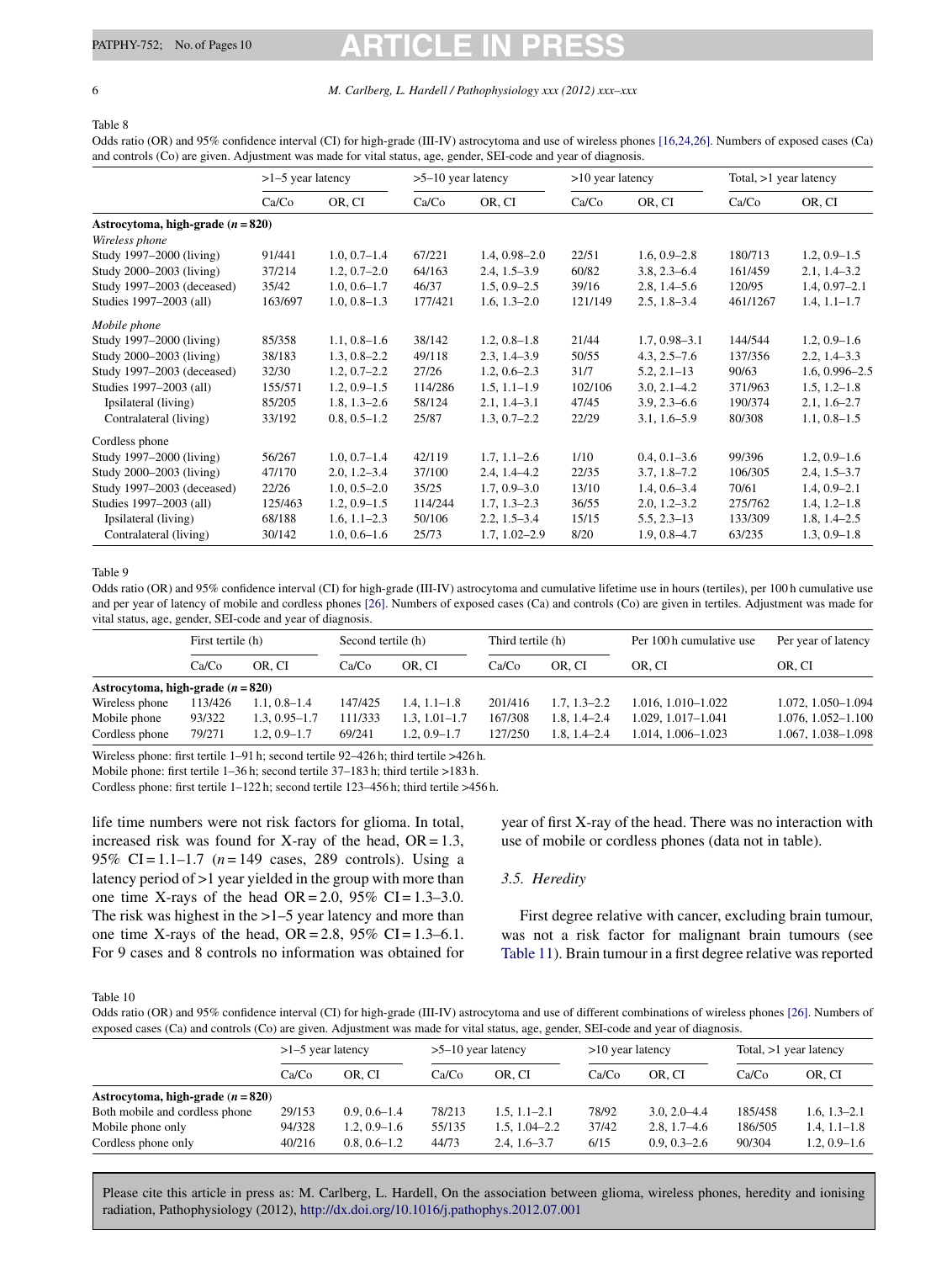|                           |         |           | Heredity, all cancer excluding brain tumour | Heredity, brain tumour |           |             |  |  |
|---------------------------|---------|-----------|---------------------------------------------|------------------------|-----------|-------------|--|--|
|                           | Ca/Co   | <b>OR</b> | 95% CI                                      | Ca/Co                  | <b>OR</b> | 95% CI      |  |  |
| All malignant             | 279/704 | 1.1       | $0.9 - 1.3$                                 | 39/31                  | 3.2       | $2.0 - 5.3$ |  |  |
| Glioma                    | 263/704 | 1.1       | $0.9 - 1.3$                                 | 38/31                  | 3.4       | $2.1 - 5.5$ |  |  |
| Astrocytoma               | 220/704 | 1.1       | $0.9 - 1.4$                                 | 33/31                  | 3.6       | $2.2 - 6.0$ |  |  |
| Grades I-II               | 31/704  | 1.1       | $0.7 - 1.7$                                 | 5/31                   | 4.3       | $1.6 - 12$  |  |  |
| Grades III-IV             | 189/704 | 1.1       | $0.9 - 1.4$                                 | 28/31                  | 3.5       | $2.1 - 6.0$ |  |  |
| Other glioma <sup>a</sup> | 43/704  | 0.9       | $0.6 - 1.3$                                 | 5/31                   | 2.3       | $0.9 - 6.0$ |  |  |
| Other malignant           | 16/704  | 0.8       | $0.4 - 1.4$                                 | 1/31                   | 1.0       | $0.1 - 8.0$ |  |  |

<span id="page-6-0"></span>Odds ratio and 95% confidence interval (CI) for first degree relative with reported cancer (brain tumours excluded) or brain tumour. Numbers of exposed cases (Ca) and controls (Co) are given. Adjustment was made for age, gender, SEI-code and year of diagnosis.

Oligodendroglioma and other/mixed glioma.

by 39 cases with malignant brain tumour and 31 controls. This yielded OR =  $3.2$ , 95% CI 2.0–5.3. The results were similar for glioma and subtypes of astrocytoma. There was no statistically significant interaction between heredity and use of wireless phones (see Table 12).

# **4. Discussion**

In the present analyses we included all cases, both living and deceased, with a malignant brain tumour in our previous studies giving higher statistical power for subgroup analysis. All controls for the study period 1997–2003 were included, both for cases with malignant and benign brain tumour as we have discussed in another publication [\[26\].](#page-9-0) Thus, in the unconditional logistic regression analysis we adjusted for vital status, age, gender, SEI-code and year of diagnosis (the same year for the matched control as for the corresponding case).

The main result of this study was an increased risk for glioma associated with use of both mobile and cordless phones, and they were independent risk factors. The risk increased with latency and cumulative use and OR was highest for ipsilateral use. It is noteworthy that increased OR was found for ipsilateral use also in the shortest latency group, >1–5 years. Similar results for glioma were found in the separate report of the French part of Interphone study [\[27\]](#page-9-0) but also in Interphone in total [\[9\].](#page-9-0) Thus analyses restricted to ever regular users yielded for glioma in the 2–4 years group of time since start of use OR =  $1.68$ , 95% CI =  $1.16-2.41$  increasing

in the 10+ years group to OR = 2.18, 95% CI = 1.43–3.31 (see Appendix 2 in that publication [\[9\]\).](#page-9-0)

Also for low-grade astrocytoma highest OR was found in the >10 years latency group and for ipsilateral exposure in our study. Several calculations were based on low numbers and there was no consistent pattern of statistically significant increased ORs.

Regarding high-grade astrocytoma the calculations were based on larger numbers  $(n = 820)$  than for low-grade (*n* = 132). Clearly an increased risk was found for use of both mobile and cordless phones. The results are biologically relevant. Thus, OR increased with latency time, cumulative use and was highest for ipsilateral use. In the >10 years latency group ipsilateral use of mobile phone yielded OR =  $3.9, 95\%$  $CI = 2.3-6.6$ , and cordless phone  $OR = 5.5$ , 95%  $CI = 2.3-13$ . Also contralateral use gave increased OR, although lower than for ipsilateral use. Obviously this group of cases had lower exposure in the tumour area than those with ipsilateral use. It should be noted that contralateral use was defined as less than 50% use on the same side of the brain as the tumour was located. Thus, some of these persons might in fact have had some use on the same side of the brain as the tumour developed, although less than 50% of the time.

Exposure to ionising radiation is an established risk factor for brain tumours (for overview see [\[28\]\).](#page-9-0) In a recent cohort study childhood CT scans were reported to increase the subsequent risk of both leukaemia and brain tumours[\[29\].](#page-9-0) In our first study on brain tumours we found that X-ray investigations of the head and neck region increased the risk yielding OR = 1.64, 95% CI =  $1.04 - 2.58$  [\[2\].](#page-8-0) In the present study

Table 12

Odds ratio (OR) and 95% confidence interval (CI) for glioma and use of wireless phones in relation to heredity (first degree relative) for brain tumours. Numbers of exposed cases (Ca) and controls (Co) are given. Adjustment was made for age, gender, SEI-code and year of diagnosis.

|                          | Analogue                        |                  | Digital                 |                  | Mobile phone            |                            | DECT                    |                  | Wireless phone                  |                  |
|--------------------------|---------------------------------|------------------|-------------------------|------------------|-------------------------|----------------------------|-------------------------|------------------|---------------------------------|------------------|
|                          | Ca/Co                           | OR. CI           | Ca/Co                   | OR. CI           | Ca/Co                   | OR. CI                     | Ca/Co                   | OR. CI           | Ca/Co                           | OR, CI           |
| No heredity, unexp phone | 282/978                         | $(1.0)$ , $-$    | 282/978                 | $(1.0)$ , $-$    | 282/978                 | $(1.0)$ , $-$              | 282/978                 | $(1.0)$ , $-$    | 282/978                         | $(1.0)$ , $-$    |
| Heredity, unexp phone    | 14/12                           | $4.5, 2.0 - 9.9$ | 14/12                   | $4.5, 2.0 - 9.9$ | 14/12                   | $4.5, 2.0 - 10$            | 14/12                   | $4.5, 2.1 - 10$  | 14/12                           | $4.5, 2.0 - 10$  |
| No heredity, exp phone   | 151/293                         | $1.4, 1.1 - 1.8$ | 356/761                 | $1.4, 1.1 - 1.7$ | 412/883                 | $1.3, 1.1 - 1.6$ $312/692$ |                         | $1.4, 1.1 - 1.7$ | 514/1153                        | $1.3, 1.1 - 1.6$ |
| Heredity, exp phone      | 11/4                            | $7.9.2.5 - 25$   | 17/15                   | $3.2, 1.6 - 6.7$ | 20/17                   | $3.3, 1.7 - 6.5$           | 13/9                    | $4.1, 1.7 - 9.8$ | 24/19                           | $3.6, 1.9 - 6.8$ |
|                          | <i>p</i> , interaction = $0.76$ |                  | p, interaction = $0.25$ |                  | p, interaction = $0.26$ |                            | p, interaction = $0.50$ |                  | <i>p</i> , interaction = $0.34$ |                  |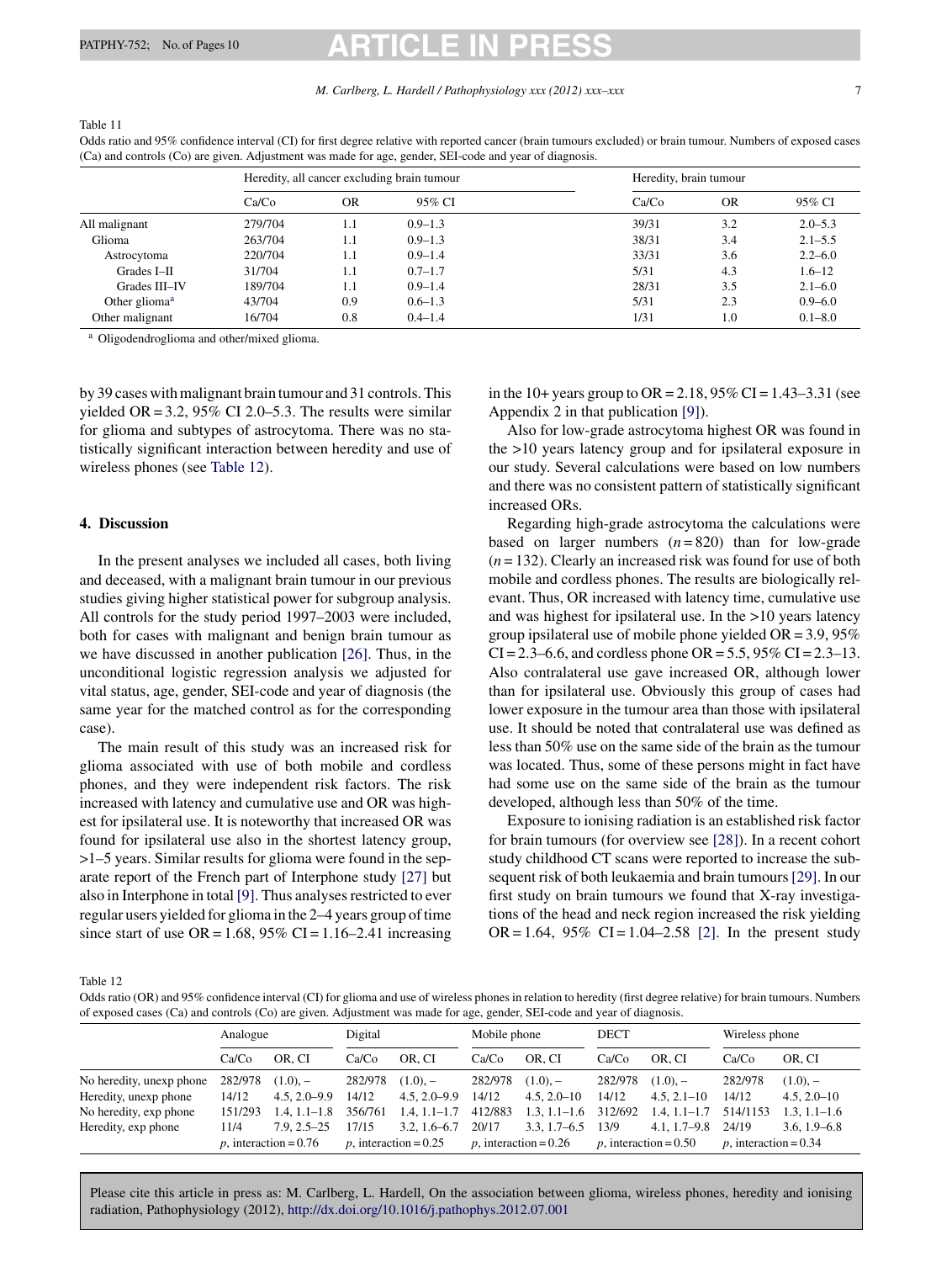# PATPHY-752; No. of Pages 10 **ARTICLE IN**

#### 8 *M. Carlberg, L. Hardell / Pathophysiology xxx (2012) xxx–xxx*

X-ray investigations of the head increased the risk for glioma. The highest risk was found in the group with a short latency and more than one X-ray investigation. No validation of exposure by using medical records was done. It can therefore not be excluded that some of the X-ray investigations of the head were related to diagnostic procedures. Nevertheless, using >1 year latency X-ray investigation of the head more than one time gave an increased risk overall. The statistical analyses showed that use of wireless phones and X-ray investigations of the head were independent risk factors for glioma.

First degree relative with a brain tumour was more frequent among the glioma cases than the controls. This is in agreement with reported familial aggregation of glioma.Thus in a large study there were 77% more glioma among family members than expected [\[30\].](#page-9-0) We found no association with other types of malignant tumours. Heredity and use of mobile and cordless phones were independent risk factors for glioma.

The higher risk for both mobile and cordless phone use at young age seen in our study may reflect potentially higher susceptibility to RF-EMF among children and adolescents [\[21\]](#page-9-0) and higher exposure [\[20\]](#page-9-0) than for adults. However, data on children are scarce besides our findings. The multicentre case–control study CEFALO, conducted in Denmark, Sweden, Norway, and Switzerland included children and adolescents aged 7–19 years diagnosed with a brain tumour between 2004 and 2008 [\[31\].](#page-9-0) It has been commented in detail by Söderqvist et al. [\[32\]](#page-9-0) since serious methodological problems exist as exemplified below.

For example the data collection and analyses of use of cordless phones were not valid. Use of cordless phones was assessed only 'in the first 3 years' of use, a most peculiar definition for which the authors gave no explanation for or reference to. Furthermore, the study never considered wireless phone use, including both mobile and cordless phones, as the exposure category. IARC categorised wireless phone use as a relevant exposure group [\[8\].](#page-9-0) Instead, Aydin et al. [\[31\]](#page-9-0) in the CEFALO study included use of cordless phones in the 'unexposed' category, so risk estimates for mobile phone use might therefore be underestimated. Similarly mobile phone use was included among the 'unexposed' when considering use of cordless phones and thereby potentially concealing an increased risk.

The CEFALO study yielded a statistically non-significant increased risk for brain tumours among regular users of mobile phones,  $OR = 1.36$  (95%  $CI = 0.92 - 2.02$ ). This OR increased somewhat with cumulative duration of subscriptions and duration of calls [\[31\].](#page-9-0) Further support of a true association was found in the results based on operatorrecorded use for 62 cases and 101 controls, which for time since first subscription >2.8 years yielded a statistically significant OR of 2.15 (95% CI =  $1.07-4.29$ ) with a statistically significant trend  $(p=0.001)$ . In spite of the limitations in study design and analyses the data indicate a moderately increased risk that together with our results warrant precaution of exposure among children and adolescents.

The Interphone study on brain tumours was initiated by recommendations from several expert groups to study possible health effects of exposure to RF-fields [\[33,34\].](#page-9-0) It was performed at 16 research centres in 13 countries during varying time periods between 2000 and 2004 conducted under the guidance of IARC.

Subgroup analyses showed statistically significant increased risk for glioma in the highest exposure group, i.e. those who had used their mobile phone for  $\geq 1640$  h, yielding OR =  $1.40, 95\%$  CI =  $1.03-1.89$  [9]. The risk increased further for ipsilateral exposure to  $OR = 1.96$ ,  $95\%$  CI = 1.22–3.16 and for tumours in the most exposed part of the brain, the temporal lobe, OR =  $1.87$ , 95% CI =  $1.09 - 3.22$  in the highest exposure group for glioma. Analyses restricted to ever regular users clearly showed increasing risk for glioma based on time since start of regular use (years), cumulative call time (hours) and cumulative number of calls (see Appendix 2 in that publication [\[9\]\).](#page-9-0) In fact there is good agreement between our results and the Interphone findings if the same inclusion and exclusion criteria for cases and controls are used [\[35\].](#page-9-0)

Estimated RF dose from mobile phone use in the tumour area was also associated with an increased risk for glioma in a publication from parts of the Interphone group [\[10\].](#page-9-0) The risk increased with increasing total cumulative dose of specific energy (J/kg) absorbed at the estimated tumour centre for more than 7 years before diagnosis with an OR of 1.91, 95%  $CI = 1.05 - 3.47$  in the highest quintile of exposure. For the first time amount of radiation absorbed (rather than just its proxy which is years of exposure and cumulative hours of use) was linked to tumour induction, which is an important result.

The Nordic part of Interphone published a study relating brain tumour location to mobile phone radiation [\[36\].](#page-9-0) The results seemed to contradict the findings by Cardis et al. [\[10\],](#page-9-0) but used a different, less clear method. Only 42 cases had used the mobile phone for 10 years or more and no analysis was made of the highest exposed group with longest duration of use. Thus, this study is much less informative and less sophisticated that the one by Cardis et al. [\[10\].](#page-9-0)

In Denmark a cohort of mobile phone subscribers was designed and started in co-operation between The International Epidemiology Institute (IEI), Rockville, MD, USA, and the Danish Cancer Society. The cohort was established for the time period 1982–1995 by grants from two Danish telecom operation companies (TeleDenmark Mobil and Sonafon), by IEI, and by the Danish Cancer Society. A total of 723,421 subscribers were identified but the initial cohort consisted of only 58% of these subscribers. A thorough review of the study including the latest publication [\[37\]](#page-9-0) has been made by us [\[38\].](#page-9-0)

The IARC working group's main reason for not using the Danish study as evidence for its evaluation was that it "could have resulted in considerable misclassification in exposure assessment" [\[8\].](#page-9-0) The authors have themselves pointed out the main causes of such considerable exposure misclassification [\[37\]](#page-9-0) such as mobile phone subscription holders not using the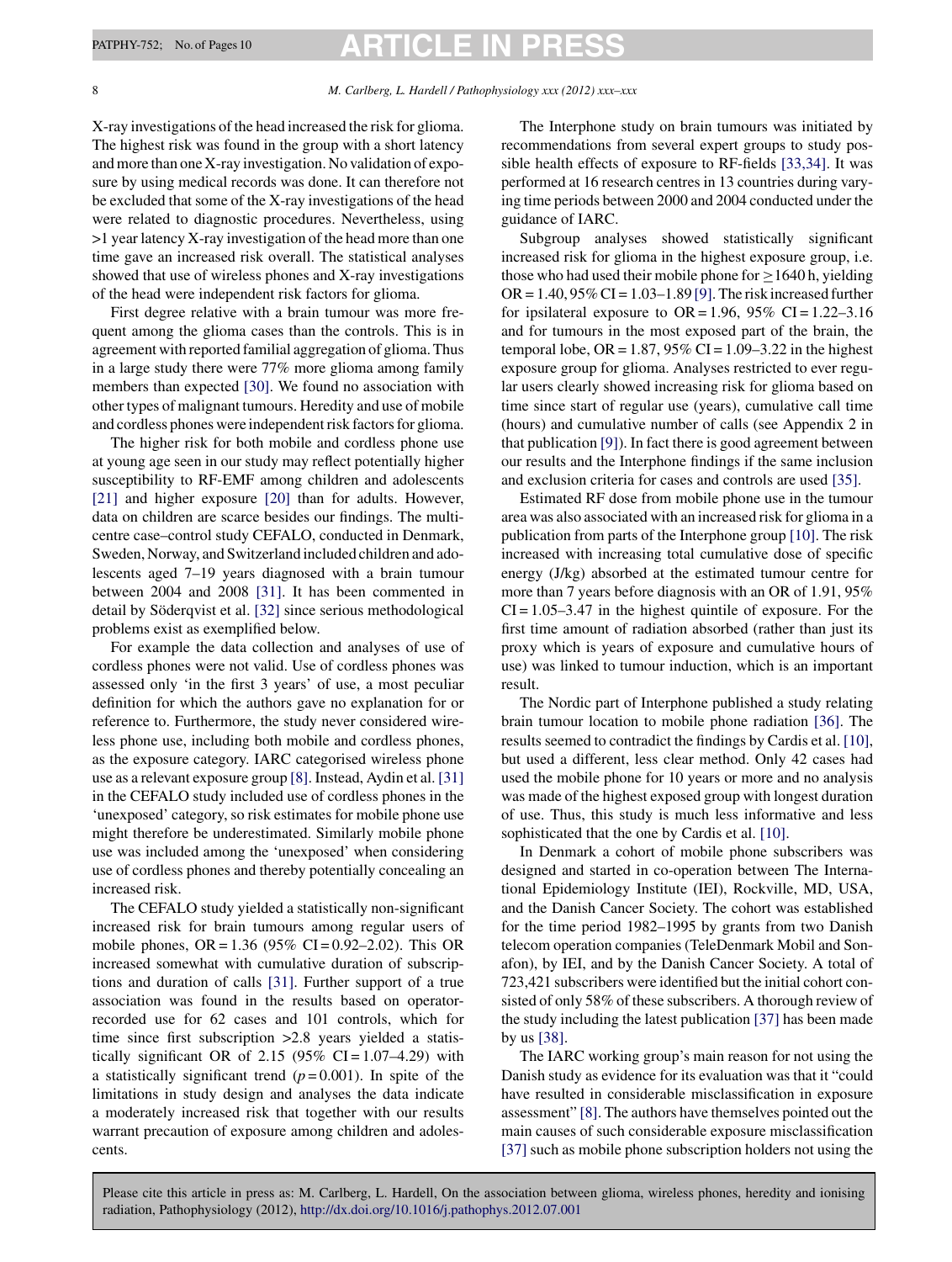# <span id="page-8-0"></span>PATPHY-752; No. of Pages 10 **ARTICLE IN**

phone were classified as "exposed"; non-subscribers using the mobile phone were classified as "unexposed"; corporate subscribers of mobile phones (200,507 people), which are likely to have been heavy users, were classified as "unexposed"; persons with a mobile phone subscription later than 1995 were classified as "unexposed"; and use of cordless phones, which we have linked to excess risks of brain tumours, was not assessed, i.e. those who had used a cordless phone only were also classified as "unexposed".

Other limitations are the absence of analysis by laterality and of actual exposure data. These and other shortcomings in this cohort study have been discussed elsewhere in more detail [\[38\].](#page-9-0) It is clear from these limitations that the authors conclusion that "In this update of a large nationwide cohort study of mobile phone use, there were no increased risks of tumours of the central nervous system, providing little evidence for a causal association." is not soundly based [\[37\].](#page-9-0)

There are by now several meta-analyses and reviews on this topic. We made a thorough review of the methods in our studies compared with the Interphone studies [\[39\].](#page-9-0) We concluded that several of the Interphone findings display differential misclassification of exposure due to observational and recall bias. There were low participation rates for both cases and controls, for example in some countries only 51% of the cases and 42% of the controls participated. This is to be compared with 90% response rate for cases with malignant brain tumours and 89% for controlsin the Hardell-group studies on living subjects [\[24\].](#page-9-0) Furthermore, due to bed-side interviews in the Interphone studies it was known to the interviewerifit was a case or a control that wasinterviewed. Use of cordless phones was not properly assessed in the Interphone study, or at least not reported.

Myung et al. compared methods and results in studies on the use of mobile phones and the risk for brain tumours [6]. Ourstudies were judged to be of better quality compared with Interphone. However, one important issue was not covered in that review, namely as noted above that we also assessed use of cordless phones in contrast to the Interphone study group. RF-EMF emissions from a cordless phone are in the same magnitude as from a digital mobile phone, something that has been pointed out several times [\[14,40\].](#page-9-0) Moreover cordless phones are used for longer calls than mobile phones. Including such use in the 'unexposed' group as in the Interphone study would bias the OR towards unity.

We regard bedside interviews of cases, as in the Interphone study, to be a major disadvantage and ethically questionable. At that time the patient has not fully recovered from e.g., surgery, may not have been fully informed about the diagnosis, treatment and prognosis and may even be under sedation by drugs. In fact patients scored significantly lower than controls due to recalling of words (aphasia), problems with writing and drawing due to paralysis in the Danish part of Interphone [\[41\].](#page-9-0) Obviously observational bias could have been introduced thereby during the bedside interviews. On the contrary our cases received a postal questionnaire approximately 2 months after diagnosis and could give the answers

in a relaxed manner, a situation similar to the controls. In principle all cases and controls were after that interviewed over the phone to verify and clarify different exposures. This was blinded as to case or control status.

We investigated the possibility of recall and observational bias in our second case–control study [\[12\].](#page-9-0) Use of wireless phone was similar among cases and controls regardless if they reported a previous cancer or if a relative helped to fill in the questionnaire. Potential observational bias during phone interviews was analysed by comparing change of exposure in cases and controls after these interviews. No statistically significant differences were found, showing that our results could not be explained by observational bias, for further details see discussion in that publication [\[12\].](#page-9-0) All interviews were performed by educated persons using structured instructions and protocol.

### **5. Conclusions**

Certainly results from the Hardell-group as well from the Interphone group show an increased risk for glioma associated with long term mobile phone use. Also use of cordless phones increases the risk when properly assessed and analysed. The risk is highest for ipsilateral exposure to the brain of RF-EMF emissions. Adolescents seem to be at higher risk than adults. IARC concluded that RF-EMF emissions overall, e.g., occupational and from wireless phones, are 'possibly carcinogenic to humans', Group 2B [\[8\].](#page-9-0)

#### **Acknowledgements**

The studies were supported by grants from Cancer- och Allergifonden, Cancerhjälpen and Örebro University Hospital Cancer Fund. Contribution by co-workers in the various publications is acknowledged.

### **References**

- [1] L. Hardell, Å. Näsman, A. Påhlson, A. Hallquist, K. Hansson Mild, Use of cellular telephones and the risk for brain tumours: a case–control study, International Journal of Oncology 15 (1999) 113–116.
- [2] L. Hardell, K. Hansson Mild, A. Påhlson, A. Hallquist, Ionizing radiation, cellular telephones and the risk for brain tumours, European Journal of Cancer Prevention 10 (2001) 523–529.
- [3] L. Hardell, K. Hansson Mild, M. Carlberg, F. Söderqvist, Tumour risk associated with use of cellular telephones or cordless desktop telephones, World Journal of Surgical Oncology 4 (2006) 74.
- [4] L. Hardell, M. Carlberg, K. Hansson Mild, Epidemiological evidence for an association between use of wireless phones and tumor diseases, Pathophysiology 16 (2009) 113–122.
- [5] M. Kundi, The controversy about a possible relationship between mobile phone use and cancer, Environmental Health Perspectives 117 (2009) 316–324.
- [6] S.K. Myung, W. Ju, D.D. McDonnell, Y.J. Lee, G. Kazinets, C.T. Cheng, et al., Mobile phone use and risk of tumors: a meta-analysis, Journal of Clinical Oncology 27 (2009) 5565–5572.